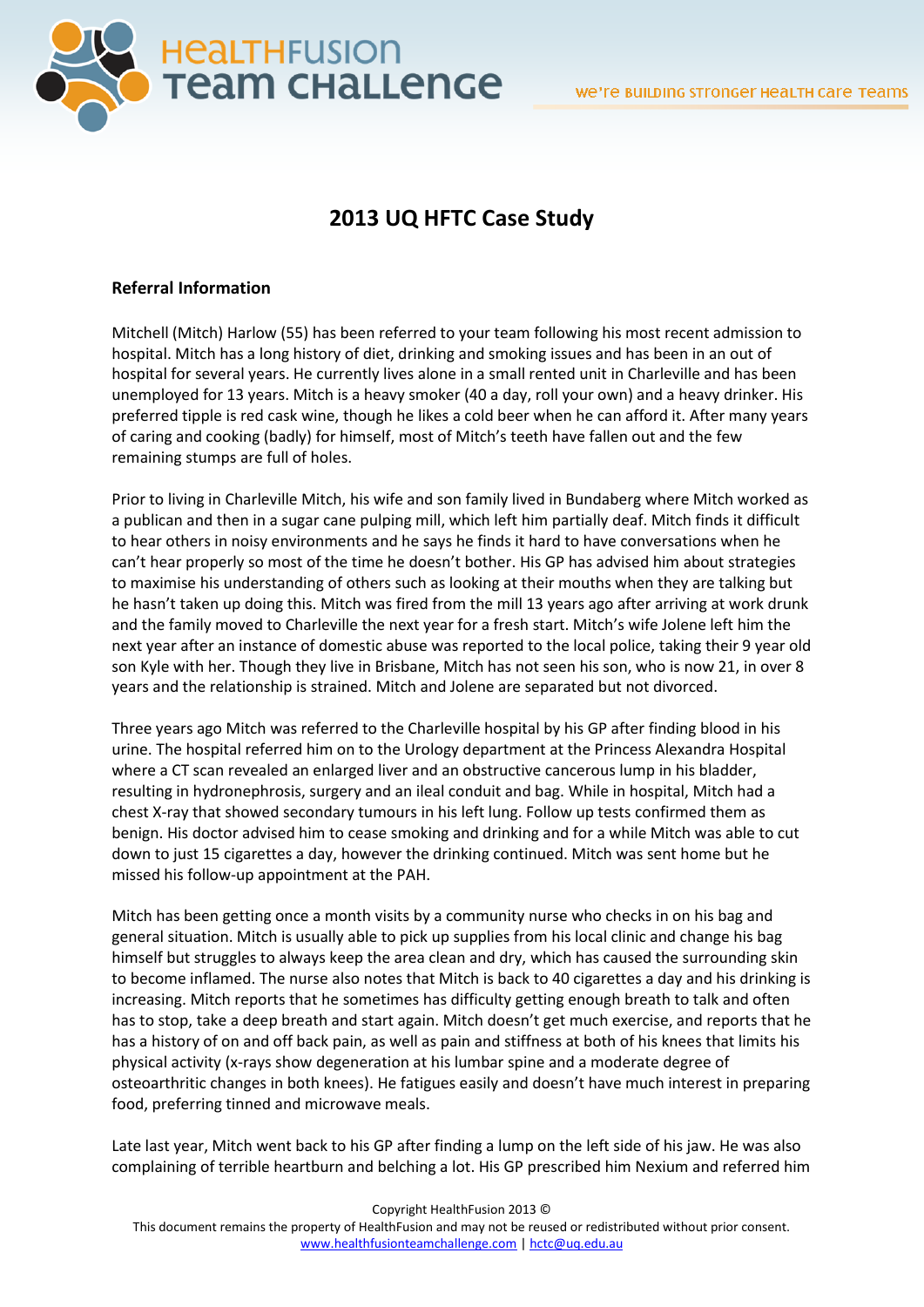

back to the PAH Urology OPD for follow up tests, which came back positive for malignant squamous cells. There was no evidence of recurrent cancer in the bladder so doctors suspected throat cancer and referred Mitch on to the ENT department where a biopsy confirmed this. Mitch underwent a surgical resection to remove the cancer.

He wakes up in post-op with a nasogastric tube, unable to swallow and with weakness in his left arm and shoulder. After 6 days the tube is removed and Mitch is able to eat some soft solids. While in hospital he has his last remaining 6 teeth removed but is yet to be fitted with dentures. Mitch undergoes 6 weeks of chemo and radiation therapy which leave him frail, weak and completely deaf. After 3 months he is discharged back home to Charleville just in time for Easter, but is unable to smoke and can barely drink, leaving him depressed and despondent.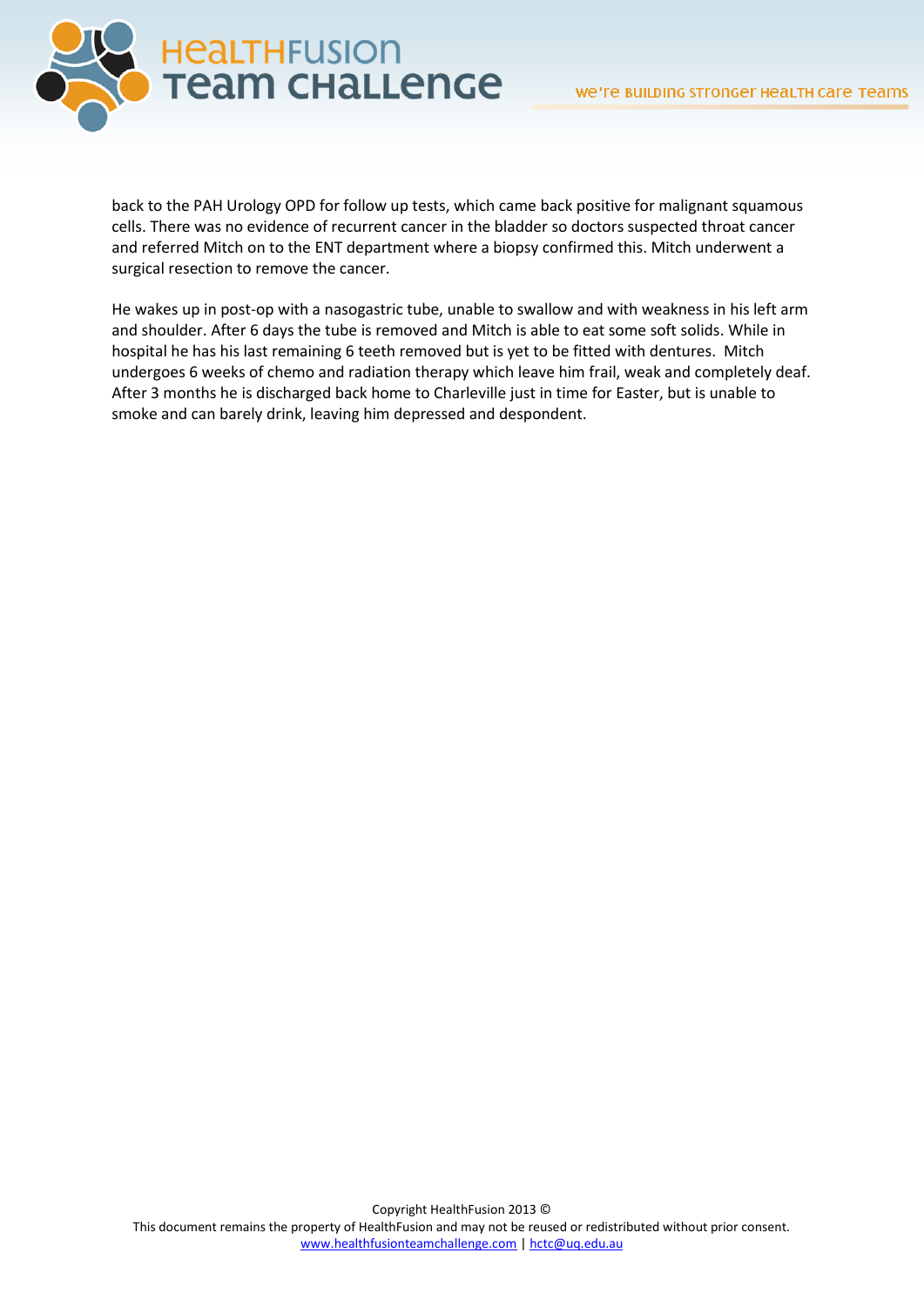

## **Patient Details**

**Name:** Mitchell (Mitch) Harlow

**DOB:** 17/02/1958

**Age:** 55 years old

**Address:** 4/22 Beef St, Charleville, Queensland

**Marital status:** Separated

**Nationality:** Australian (Father English, Mother Australian descent)

**Country of origin:** Australia

**Height:** 172cms

#### **Weight:** 85kgs

Wt Hx: Was stable at 85kg for years but has lost 10kgs since his most recent discharge. Mitch believes he has continued to lose weight in the past few weeks. He has mild loss of subcutaneous fat and muscle loss. No oedema.

### **Medication**

#### **Medication Dose**

| Esomeprazole (Nexium) 40mg           | 1 daily      |
|--------------------------------------|--------------|
| Paracetamol SR (Panadol Osteo) 665mg | 2 tds        |
| Buprenorphine (Norspan) patch 20mcg  | Apply weekly |
| Morphine (Ordine) 5mg/mL liquid      | 5mL prn      |
| Sertraline (Zoloft) 50mg             | 1 daily      |
| Diazepam (Valium) 5mg                | 1 tds prn    |
| Perindopril (Coversyl) 5mg           | 1 mane       |
| Salbutamol (Ventolin) 100mcg         | 1 puff prn   |
| Thiamine (Betamin) 100mg             | 1 daily      |
| $N = 1 - 1$                          |              |

#### **Notes:**

- Cannot afford medications every month, Mitch picks and chooses which medications he has dispensed. Most frequently dispensed:
	- o Norspan, Morphine, Diazepam
- Refuses Webster Pak (dose administration aid) as it is an additional cost

## **Previous Medical History**

No allergies but has developed asthmatic symptoms in the last 5 years. Uses his inhaler as needed.

## **Financial**

Mitch as previously on the New Start Allowance and had been looking for part time work for about a year before first being admitted to hospital. He started receiving a disability pension after coming home from surgery on his bladder. Between buying cigarettes and alcohol, there isn't much money left for other necessities and Mitch often finds it hard to buy decent groceries or socialise. He used to own a beloved cream coloured vintage early model Ford Fairmont but sold it 6 years ago to make some cash. Mitch also draws a small pension from his last job but the amount is very small.

Copyright HealthFusion 2013 ©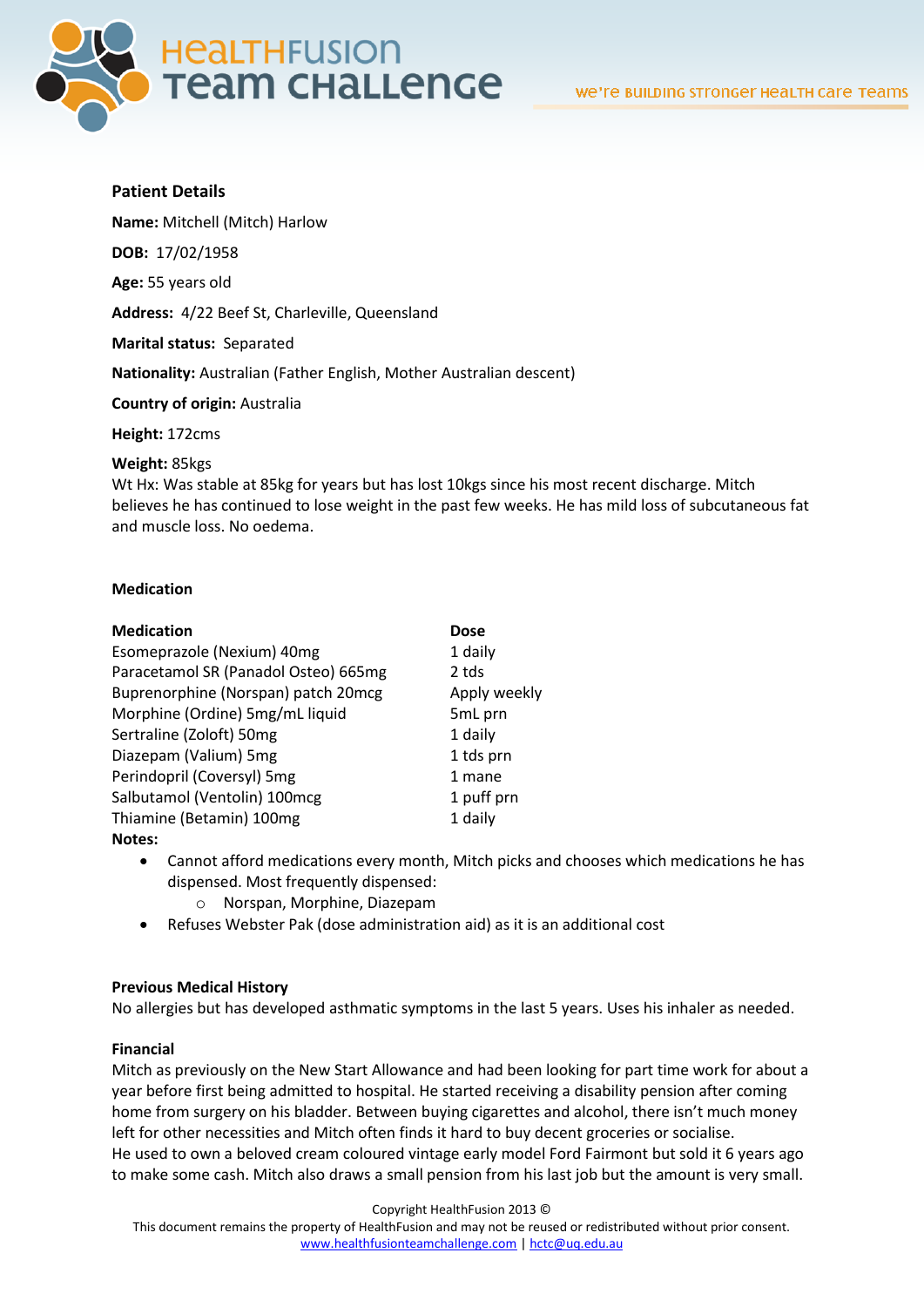

### **Home Environment**

Mitch lives in a second storey one bedroom, one bathroom brick unit which is only accessible by stairs (two sets of 7 stairs, one landing, no handrails). There is carpet throughout the lounge, dining, hall and bedroom areas and linoleum in the kitchen and bathroom. Mitch has a low couch in front of the TV in the lounge room, and this is where he usually sits to eat his meals and doze. The bathroom is very small with a fixed shower over bath and old style glass sliding doors that are rusted and often jam. After living by himself for such a long time, Mitch doesn't see the point in cleaning up and the unit is very dusty and grimy. Most of the kitchen surfaces are dirty and the stove, oven and microwave have not been cleaned in a long time. Since coming home from hospital after chemo, Mitch also finds it hard to take down the bin for trash days and it often sits next to the fridge until the following week.

### **ADL**

Mitch is not a very confident cook ("can't even burn water") and so prefers to buy frozen or tinned meals which he supplements with 'baked' potatoes that he makes in the microwave. His diet used to contain mainly pies, pizzas and frozen vegetables. Most food is prepared in the microwave. Mitch often misses meals and "snacks" on sandwiches and biscuits while he watches TV. He tells his GP he only has a few drinks a night, but the community nurse has noted 3-4 empty cask wine boxes next to the fridge at any given time. As more and more of his teeth have been removed or fallen out, Mitch has found it harder to eat his food and therefore prefers soft foods or fluids. He is also having difficulty swallowing his medication. Since the last teeth were removed he has given up eating hard foods all together and will often just spoon out the insides of a pie and add that to a baked potato and tomato sauce for dinner. He reports that he can usually do this without any difficulty but that sometimes he gags. His GP has referred him to a local bulk billing dentist but Mitch hasn't managed to visit him to be fitted with dentures.

Mitch is able toilet by himself. Since his surgery last year Mitch has avoided showering after slipping once and struggling to get out of the bathtub. Mitch now washes himself occasionally at the bathroom sink ("who do I have to impress?"). With the onset of winter he sometimes goes without a wash for up to 4 days, because "it's too cold out west".

Mitch only lives a few streets back from the main road of Charleville and within walking distance of the supermarket, and his local pub. Even though it is a short distance, Mitch says the walk is hard on his knees and he usually has to have a breather when he arrives. When he was seeing his son he used to drive up to Brisbane in his old Fairmont but since selling it he hasn't had any regular form of transport. Mitch uses taxis to get to his doctor's appointments and to the clinic but these cost a lot so visits are spaced out to coincide with 'pay day' (benefits).

## **Leisure and Social Life**

When he is feeling particularly flush, Mitch sometimes walks down to the local pub to watch the footy game on Friday nights. Mitch is a die-hard Broncos and Maroons supporter. He would love to be able to make it to every Origin game night at the pub, but he can't resist a drink and therefore just can't afford it. He also finds it hard to enjoy the game when he can't have a conversation with his friends properly because of his hearing. Mitch remembers watching the games on TV with his son when they lived in Bundaberg and would like to go to a live game together one day. After being

Copyright HealthFusion 2013 ©